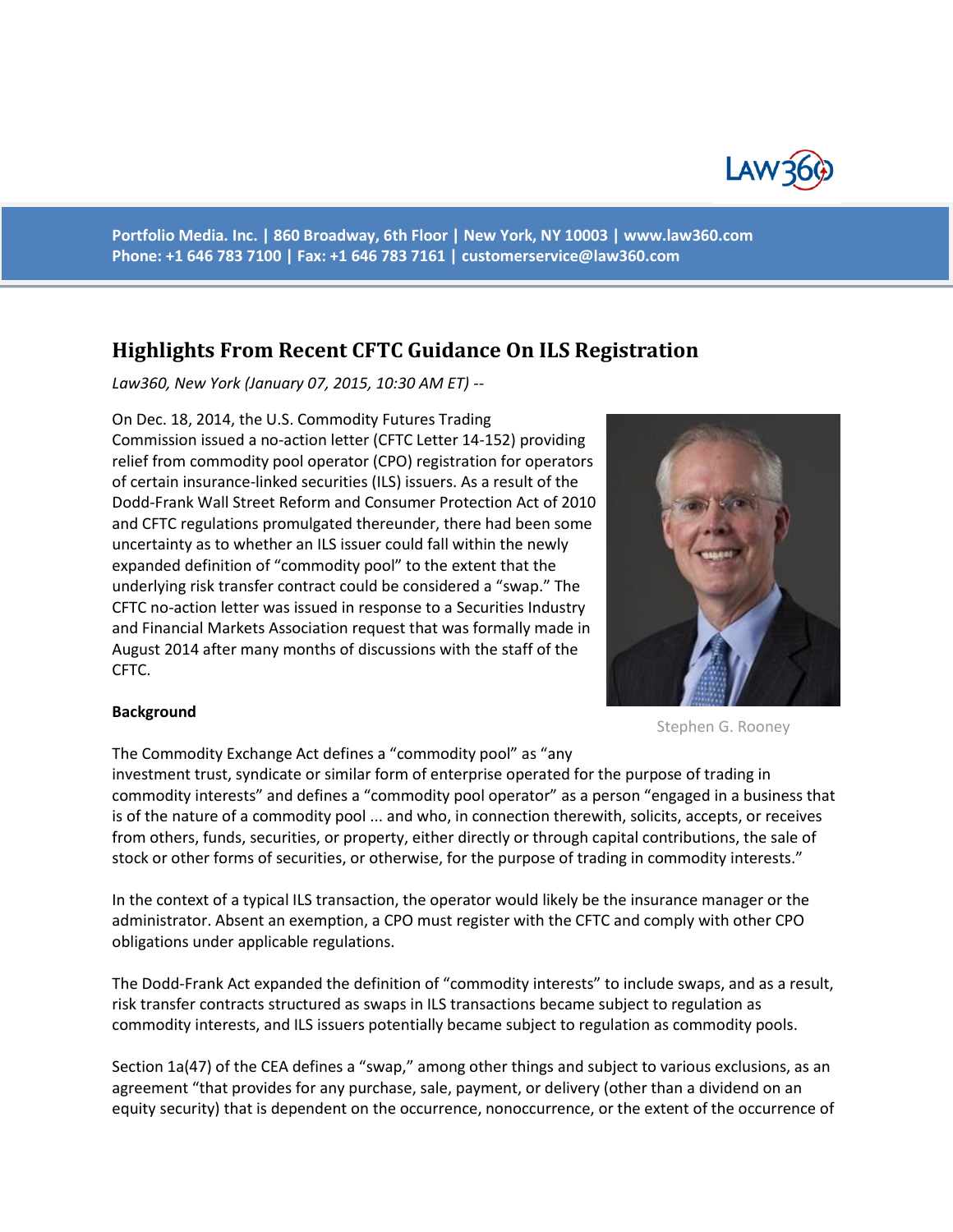an event or contingency associated with a potential financial, economic, or commercial consequence."

This broad definition of swaps potentially covers insurance contracts. The CFTC has acknowledged that the legislative history of the Dodd-Frank Act does not reveal any congressional intent to have "traditional insurance contracts" included in the expanded "swap" definition. In 2012, the CFTC promulgated a nonexclusive safe harbor exemption for insurance contracts that meet certain conditions.[1] If a particular risk transfer contract does not qualify for the safe harbor, a careful analysis based upon facts and circumstances would need to be undertaken to determine if the contract is at risk of being characterized as a "swap" and, likewise, a "commodity interest."

To the extent that a risk transfer contract between the ILS issuer and the cedent could be considered a "swap," the ILS issuer may fall within the definition of "commodity pool," and, absent an exemption, the operator of the ILS issuer would be required to register as a CPO.

The CFTC's recent no-action relief allows operators of ILS issuers that have risk transfer contracts that are "swaps" to rely on CFTC Regulation 4.13(a)(3) for an exemption from CPO registration, subject to certain enumerated conditions.

## **Requirements for Exemption**

In order to qualify for the exemption, Regulations 4.13(a)(3)(i), (ii), and (iii) must be satisfied, namely that:

- Interests in the pool are exempt from registration under the Securities Act of 1933, and such  $\bullet$ interests are offered and sold without marketing to the public in the United States;
- $\bullet$  The pool at all times meets a de minimis test pursuant to which either (x) the margins, premiums and required minimum security deposit for retail forex transactions does not exceed 5 percent of the liquidation value of the pool's assets after giving effect to unrealized profits or losses; or (y) the aggregate net notional value of the pool's commodity positions, determined at the time the most recent position was established, does not exceed 100 percent of the liquidation value of the pool's portfolio, after taking into account unrealized profits and unrealized losses; and
- The operator of the ILS issuer reasonably believes at the time of investment that each investor  $\bullet$ in the pool meets one of certain enumerated tests relating to the financial sophistication of the investor (e.g., accredited investor or qualified eligible person).

In addition, as set forth in the CFTC's no-action letter, the ILS issuer must be operated such that:

There is no active or discretionary management of assets and liabilities (i.e., the collateral and the risk transfer contract);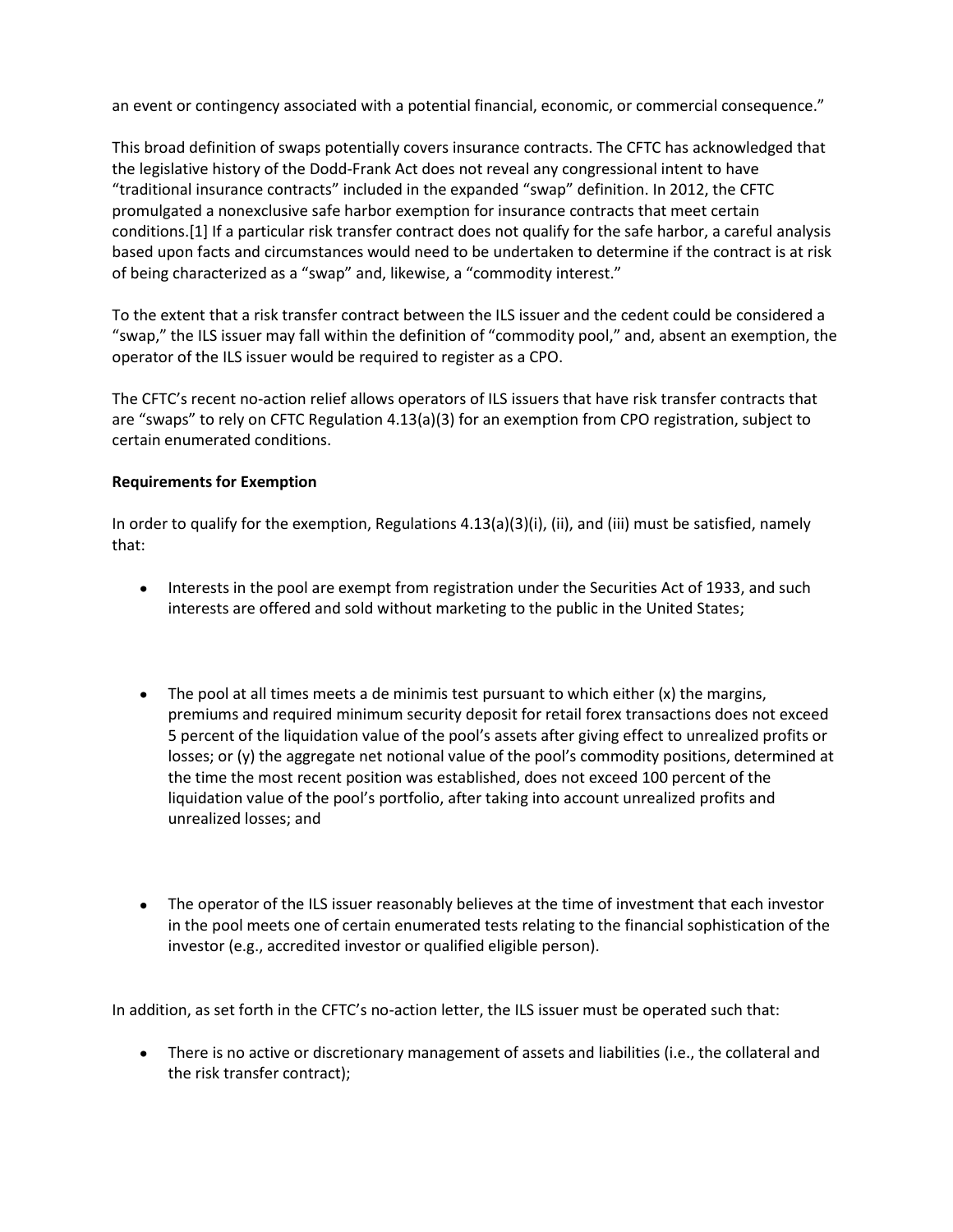- The collateral held by the ILS issuer must be in the form of:
	- Cash;
	- Puttable debt issued by the International Bank for Reconstruction and Development, the European Bank for Reconstruction and Development, or Kreditanstalt fur Wiederaufbau;
	- Any U.S.- or EU-regulated money market fund that invests solely in debt issued by the U.S. Treasury or U.S.-sponsored agencies, or repurchase and reverse repurchase agreements collateralized by debt issued by the U.S. Treasury or U.S.-sponsored agencies;
	- Other assets that are "highly liquid" as defined by CFTC Regulation 1.25(b)(1) (i.e., convertible into cash within one business day without material discount in value); or
	- Any other eligible collateral approved by the CFTC;
- The collateral held by the ILS issuer must either have a maturity date that is on or before the termination date of the underlying risk transfer contract or be convertible to cash upon demand by the ILS issuer;
- The ILS issuer must maintain practices to monitor the collateral regularly (up to weekly, depending on availability of pricing sources) and report any shortfall of such collateral under 100 percent of the reinsurance limit to the CFTC, the cedent and the ILS holders;
- The payment obligations of the ILS issuer to the cedent and the ILS holders must be secured by eligible collateral (as described above), and the security interest of the ILS holders must be subordinate to that of the cedent;
- The ILS issuer must maintain the collateral so that it is available to be distributed in the form of cash or in kind to the cedent at the time a payment becomes due under the underlying risk transfer contract; and
- The ILS issuer must be subject to arrangements that protect the collateral in the event of  $\bullet$ insolvency of the ILS issuer, including restricting the business activities of the ILS issuer, restricting incurrence of additional debt, restricting mergers or asset sales, maintaining an independent board of directors, maintaining a separate corporate identity from the cedent, and obtaining no-petition covenants from ILS holders.

In addition to the foregoing conditions, an operator of an ILS issuer that is seeking to rely on this exemption from CPO registration must file a notice of eligibility with the National Futures Association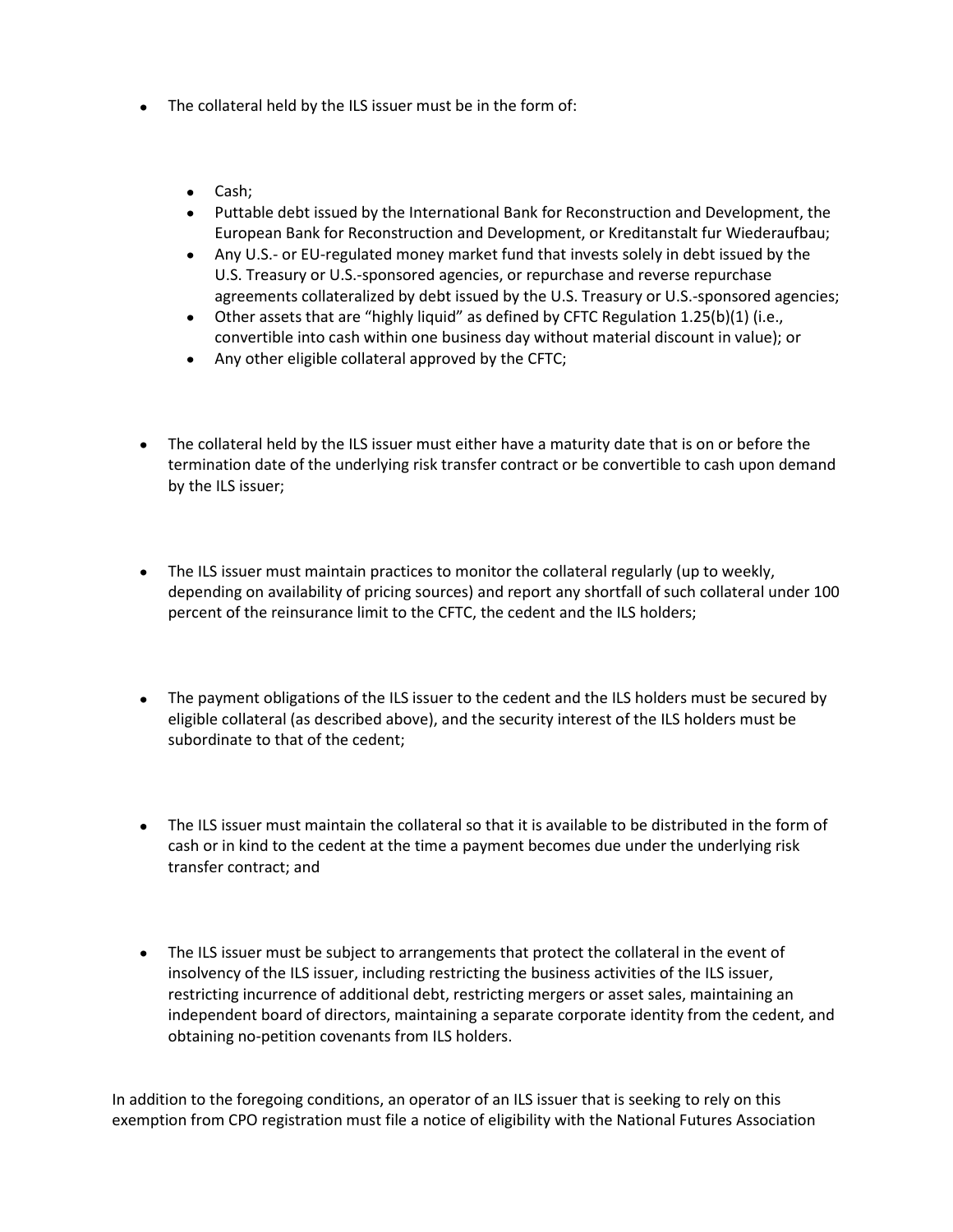through its electronic exemption filing system. The notice must provide (1) the name and contact information of the person claiming the exemption and the name of the pool for which it is claiming the exemption and (2) the section number pursuant to which the operator is filing the notice (in this case, Regulation 4.13(a)(3)) and a representation that the pool will be operated in accordance with the requirements thereunder. Such eligibility notice must be reaffirmed annually.

Moreoever, operators of ILS issuers relying on this exemption must comply with the record-keeping and reporting requirements set forth in Regulation 4.13, which include (1) keeping books and records prepared in connection with its activities as a pool operator for a period of five years from the date of preparation, (2) keeping such books and records readily accessible during the first two years of the aforementioned five-year period and making such books available for inspection upon the request of the CFTC, the U.S. Department of Justice or any other appropriate regulatory agency, and (3) submitting to special calls as the CFTC may make to demonstrate eligibility for and compliance with the applicable criteria for exemption.

## **Practical Implications**

Most of the foregoing conditions are standard in ILS transactions and, therefore, sweeping changes to ILS structures that use swaps will likely not be required. Of course, the preponderance of ILS transaction structures to date have relied upon risk transfer contracts that are reinsurance contracts, and these structures should not be affected. However, there are a few points to highlight.

The CFTC's no-action letter does not help clarify the definition of a "swap" or in any way change the insurance safe harbor originally promulgated in 2012. For better or worse, an issuer still must rely on the existing guidance for determining whether a particular risk transfer contract is a swap.

The no-action letter should not have an impact on any outstanding catastrophe bond transactions. The exemption provided for in the letter is only available for transactions on a prospective basis. In addition, since the promulgation of the rules relating to swaps under the Dodd-Frank Act, the risk transfer contracts in most catastrophe bond transactions have been structured to either fit within the insurance safe harbor or meet characteristics of traditional insurance contracts. As a result, in many transactions there has not been the need for the operator of the ILS issuer to register as a CPO. For recent transactions where the underlying risk transfer contract was structured as a swap, the operators have complied with the CPO registration requirements.

As noted above, ILS issuers relying on this CPO registration exemption are required to make notice filings with the CFTC (which must be reaffirmed annually) and maintain books and records for a five-year period after the inception of the transaction. The typical catastrophe bond has a risk period of approximately three years, and so provisions will need to be made at the inception of the transaction for the administrator to maintain these records for the required period of time, even if the underlying transaction has terminated and the underlying catastrophe bonds are no longer outstanding.

Certain changes will also need to be made to the manner in which the underlying collateral is managed. As described above, the collateral must be monitored regularly, which in certain circumstances may mean that the monitoring needs to be done weekly, in contrast to the current market standard of monthly monitoring.

Furthermore, ILS issuances that invest collateral in investments other than IBRD/EBRD/KfW notes or money market funds with U.S. dollar-denominated underlying investments must ensure that the